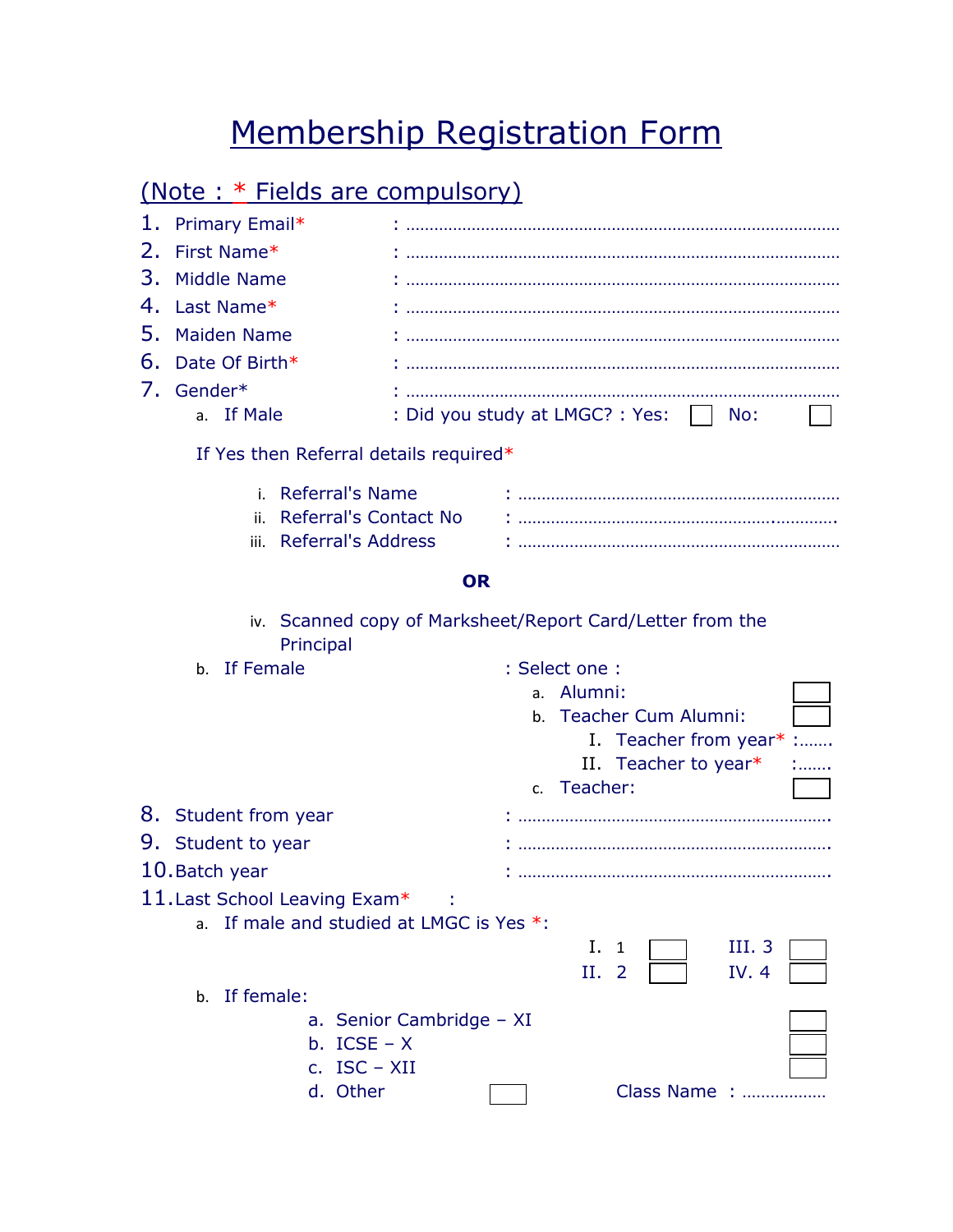| 12. House*                                                            |            |           |           |           |  |
|-----------------------------------------------------------------------|------------|-----------|-----------|-----------|--|
| 13. Secondary Email                                                   |            |           |           |           |  |
| 14. Secondary Number                                                  |            |           |           |           |  |
| 15. WhatsApp Number                                                   |            |           |           |           |  |
| 16. Primary Number*                                                   |            |           |           |           |  |
| 17. Postal Address                                                    |            |           |           |           |  |
| $18$ . Country*                                                       |            |           |           |           |  |
| 19. State*                                                            |            |           |           |           |  |
| $20$ . City $*$                                                       |            |           |           |           |  |
| $21.$ Pin code*                                                       |            |           |           |           |  |
| 22. Other relatives who have studied/taught/worked in La-Martiniere*: |            |           |           |           |  |
|                                                                       |            |           | I. Yes    |           |  |
|                                                                       |            |           | II. No    |           |  |
| If Yes then*:                                                         |            |           |           |           |  |
| <b>Student</b><br>i.                                                  |            | : Yes     |           | <b>No</b> |  |
| (If Yes then fill at-least one*)                                      |            |           |           |           |  |
|                                                                       |            |           |           |           |  |
| From:                                                                 | To:        |           | LMC/LMGC: |           |  |
|                                                                       |            |           |           |           |  |
| From:                                                                 | To:        |           | LMC/LMGC: |           |  |
|                                                                       |            |           |           |           |  |
| From:                                                                 |            | LMC/LMGC: |           |           |  |
|                                                                       |            |           |           |           |  |
|                                                                       |            |           |           |           |  |
|                                                                       |            |           |           |           |  |
|                                                                       |            |           |           |           |  |
| ii. Teacher                                                           |            | : Yes     |           | <b>No</b> |  |
| (If Yes then fill at-least one*)                                      |            |           |           |           |  |
|                                                                       |            |           |           |           |  |
| <b>From:</b>                                                          | <b>To:</b> |           | LMC/LMGC: |           |  |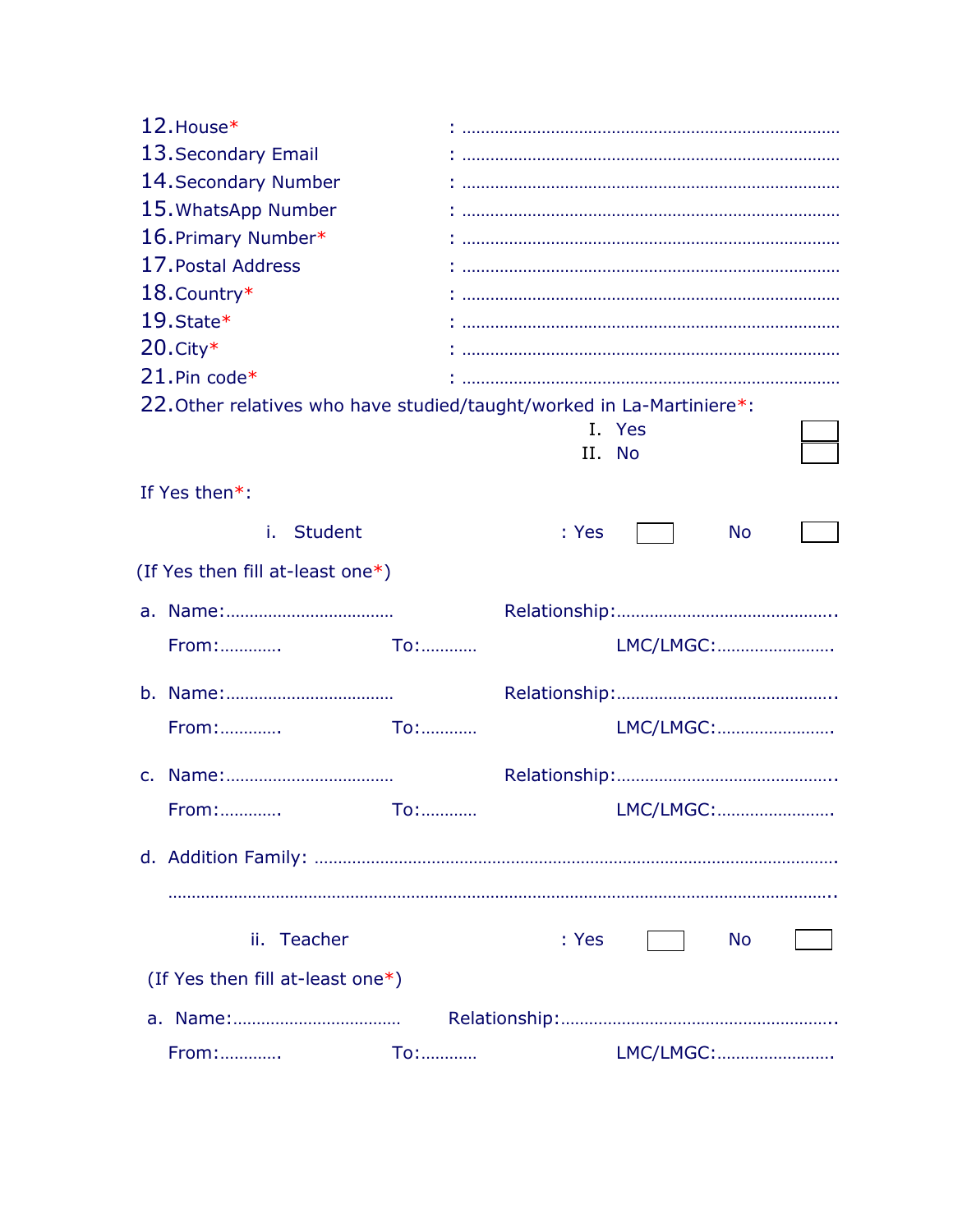| LMC/LMGC:<br>LMC/LMGC:<br>iii. Non - Teaching Staff : Yes<br>No l<br>(If Yes then fill at-least one*)<br>LMC/LMGC:<br>$\mathsf{To}:\mathbb{R}^n\rightarrow\mathbb{R}^n$<br>LMC/LMGC:<br>From:<br>LMC/LMGC:<br>e. Addition Family:<br>23. Current Occupation (Please share any details or link to website):<br>24. I'd like to hear about my Alma Mater regularly. Please email me about :<br>a. All Ongoing events (about once a week)<br>Traditional events only (Sports Day, Founders Day, Inter-School<br>b.<br>Matches)<br>c. Alumni Reunion or Alumni related information only |  |  |  |  |  |  |  |  |
|-------------------------------------------------------------------------------------------------------------------------------------------------------------------------------------------------------------------------------------------------------------------------------------------------------------------------------------------------------------------------------------------------------------------------------------------------------------------------------------------------------------------------------------------------------------------------------------|--|--|--|--|--|--|--|--|
|                                                                                                                                                                                                                                                                                                                                                                                                                                                                                                                                                                                     |  |  |  |  |  |  |  |  |
|                                                                                                                                                                                                                                                                                                                                                                                                                                                                                                                                                                                     |  |  |  |  |  |  |  |  |
|                                                                                                                                                                                                                                                                                                                                                                                                                                                                                                                                                                                     |  |  |  |  |  |  |  |  |
|                                                                                                                                                                                                                                                                                                                                                                                                                                                                                                                                                                                     |  |  |  |  |  |  |  |  |
|                                                                                                                                                                                                                                                                                                                                                                                                                                                                                                                                                                                     |  |  |  |  |  |  |  |  |
|                                                                                                                                                                                                                                                                                                                                                                                                                                                                                                                                                                                     |  |  |  |  |  |  |  |  |
|                                                                                                                                                                                                                                                                                                                                                                                                                                                                                                                                                                                     |  |  |  |  |  |  |  |  |
|                                                                                                                                                                                                                                                                                                                                                                                                                                                                                                                                                                                     |  |  |  |  |  |  |  |  |
|                                                                                                                                                                                                                                                                                                                                                                                                                                                                                                                                                                                     |  |  |  |  |  |  |  |  |
|                                                                                                                                                                                                                                                                                                                                                                                                                                                                                                                                                                                     |  |  |  |  |  |  |  |  |
|                                                                                                                                                                                                                                                                                                                                                                                                                                                                                                                                                                                     |  |  |  |  |  |  |  |  |
|                                                                                                                                                                                                                                                                                                                                                                                                                                                                                                                                                                                     |  |  |  |  |  |  |  |  |
|                                                                                                                                                                                                                                                                                                                                                                                                                                                                                                                                                                                     |  |  |  |  |  |  |  |  |
|                                                                                                                                                                                                                                                                                                                                                                                                                                                                                                                                                                                     |  |  |  |  |  |  |  |  |
|                                                                                                                                                                                                                                                                                                                                                                                                                                                                                                                                                                                     |  |  |  |  |  |  |  |  |
|                                                                                                                                                                                                                                                                                                                                                                                                                                                                                                                                                                                     |  |  |  |  |  |  |  |  |
|                                                                                                                                                                                                                                                                                                                                                                                                                                                                                                                                                                                     |  |  |  |  |  |  |  |  |
|                                                                                                                                                                                                                                                                                                                                                                                                                                                                                                                                                                                     |  |  |  |  |  |  |  |  |
|                                                                                                                                                                                                                                                                                                                                                                                                                                                                                                                                                                                     |  |  |  |  |  |  |  |  |
|                                                                                                                                                                                                                                                                                                                                                                                                                                                                                                                                                                                     |  |  |  |  |  |  |  |  |

25. Attach scanned copy of recent photograph\*